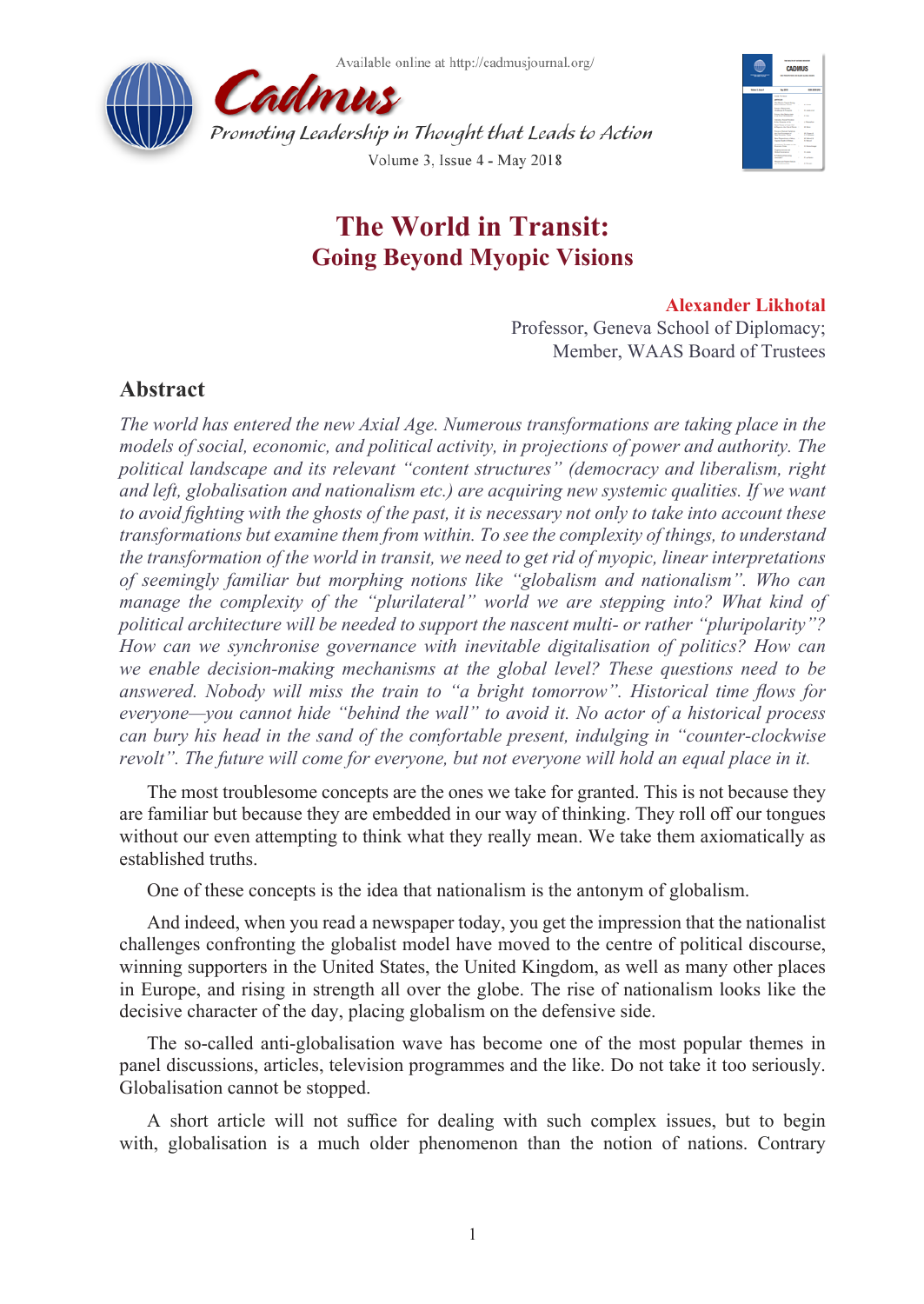to widespread misperception by Friedrich Hayek and other liberal economists of Mont Pelerin Society following the end of World War II, that a nation is something "natural and primordial", while globalisation is "imposed" on the world, globalisation is an objective process, according to a majority of historians, which dates back to the  $15<sup>th</sup>$  century. It was then that, thanks to some great geographical discoveries, human history became global and human societies started exchanging goods, ideas, diseases and people within a single global network. After that the rapid improvements in communications and transportation have steadily tightened these links, integrating the entire world into a single network of exchange.

*"What is labelled today as the "nationalist wave" is reflective of dissatisfaction with domestic affairs rather than a conscious disengagement with the rest of the world."*

Nations in their turn, according to modern theories, are the product of mainly  $17<sup>th</sup>$  and 18<sup>th</sup> centuries. Their creation was largely rooted in the process of globalisation and was to a certain extent a social construct rather than a natural phenomenon, as brilliantly put forth by Benedict Anderson in his 1983 classic *Imagined Communities*.

What is labelled today as the "nationalist wave" is reflective of dissatisfaction with domestic affairs rather than a conscious disengagement with the rest of the world. While public sentiment regarding changing national identity or political and economic power is very real, de-globalisation is highly unlikely.

Look at Brexit that is used as a "canonical argument" supporting the crisis of globalisation. If we look a little deeper than media laments we will see that this process can hardly serve as a proof for de-globalisation. On the contrary, the brexitiers wishing to leave EU were in fact seeking more globalisation, more free market, more deregulation than the EU provided. One of the major drivers of Brexit were British based hedge funds that wanted to get rid of EU limitations and regulations which complicated their global aspirations.

Next, demographic shifts suggest multiculturalism is refining our present and future. In the US, for instance, demographers are predicting a "minority majority" in the next 40 years. The fact that Silicon Valley CEOs have vocally opposed the Trump administration's "Muslim ban" demonstrates that aside from being unethical, xenophobia is actually bad for business.

In fact, terms like "domestic" and "foreign" have become increasingly obscure, and for good reason: during the last few decades, transnational corporations have increasingly constructed global value chains in which the "head firm" outsources production through intricate global networks that it establishes and controls.

"American" cars, for instance, often contain less than half of locally produced parts while "Japanese" cars are often comprised mainly of US parts and assembled in Kentucky or Ohio.

No matter what political leaders say and how often anti-immigration proponents go to the streets to demand, interdependence is growing. The volumes of goods, services and capital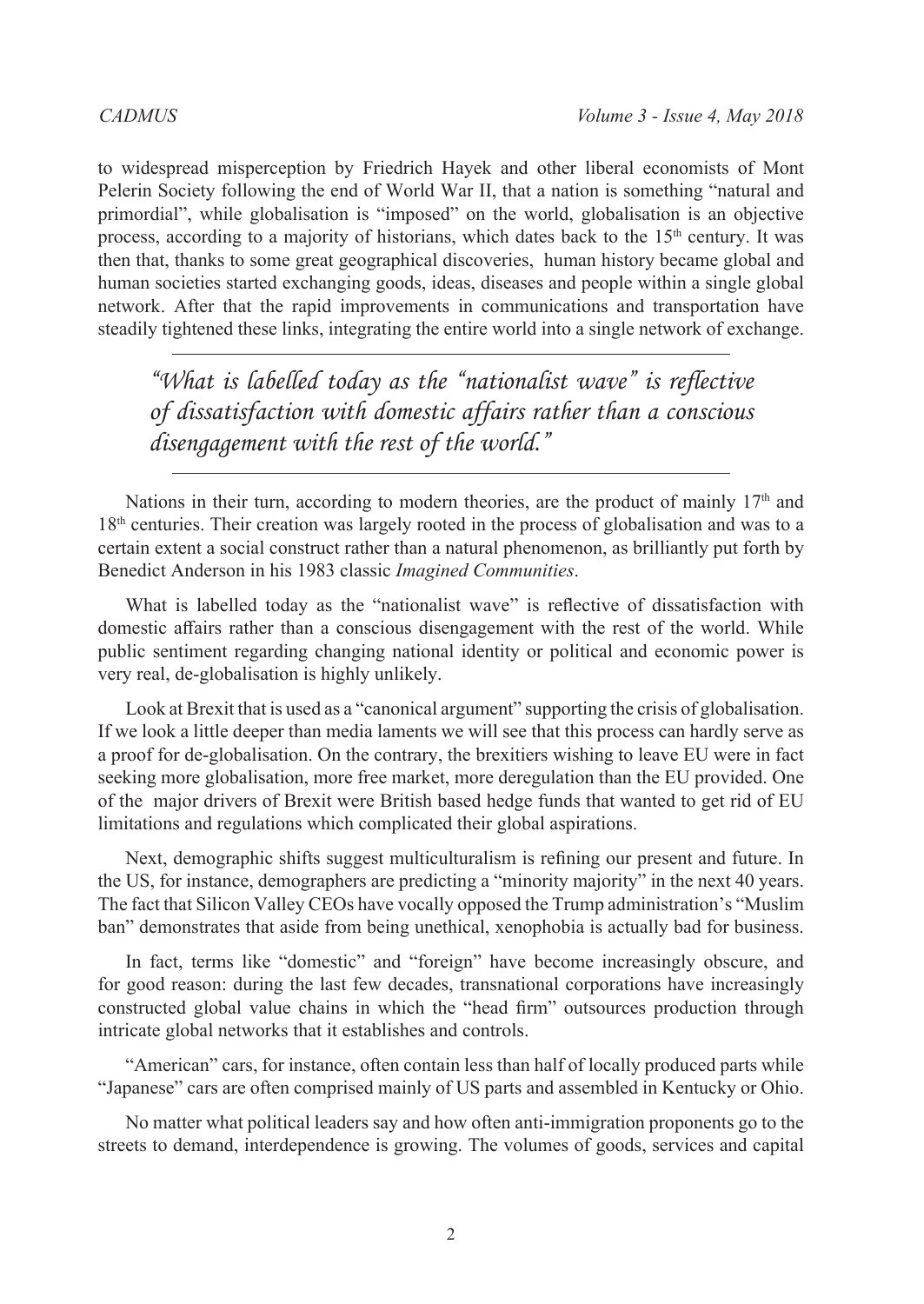crossing borders continue to increase, and so do the numbers of people working outside their home countries.

*"We have entered the disruptive world of risk societies when globalisation and the progress of digital technology are altering power structures and reshaping individuals, organisations, states and societies."*

As Or Rosenboim points out in *Foreign Affairs*, "Globalism, in this post-war definition, meant an awareness of the political implications of the interconnected globe. The recognition of the world's "oneness" did not mean that political or cultural homogeneity was inevitable or desirable. Very few globalists argued for the abolishing of existing states or the banning of patriotic ideologies. Rather, the most influential globalist thinkers measured the desirability of balancing unity and diversity, according to their understanding of how best to create a stable, prosperous, and peaceful world order."

So why then did the entire world hold its breath due to what appeared to be routine votational process (Brexit, Trump, Putin, Erdogan, the Netherlands, France, Venezuela, Filipinas, Austria, Germany, Czech Republic, Hungary, Poland, Catalonia etc.)?

The answer is simple: what was at stake was neither the electoral success of one party or another, nor globalism versus nationalism battles but the victory or defeat of democratic values. The fear of catastrophe, which was palpable in the case of all these elections, demonstrates the consensus collapse in the area of fundamental values on which the democratic system is built.

Therefore, the name of the threat is populism, not nationalism that it camouflages in, and consequentially it is not globalism that is the victim but pluralism of modern political culture rooted in the Enlightenment ideas of liberalism which stands basically for respect for freedom as the highest human value.

This value has generated the relevant norm of behaviour—respect not only your own freedom, but also others', thus turning pluralism into the basis for a true democratic system.

As Jan-Werner Müller rightly argues in his recent groundbreaking book *What Is Populism?*, populism is inimical to pluralism. Its target is pluralist, liberal democracy, with those vital constitutional and social checks and balances that prevent any "tyranny of the majority" from prevailing over individual human rights, safeguards for minorities, independent courts, a strong civil society, and independent, diverse media.

It is worth noting that the nature of populism has changed because today, populism shapes its constituencies rather than representing them. As a result, it aggregates values and phobias sometimes making very strange "bedfellows". Timothy Garton Ash brilliantly exemplified these issues in his recent lecture "Does European populism exist?" at the Minda de Gunzburg Center for European Studies at Harvard University.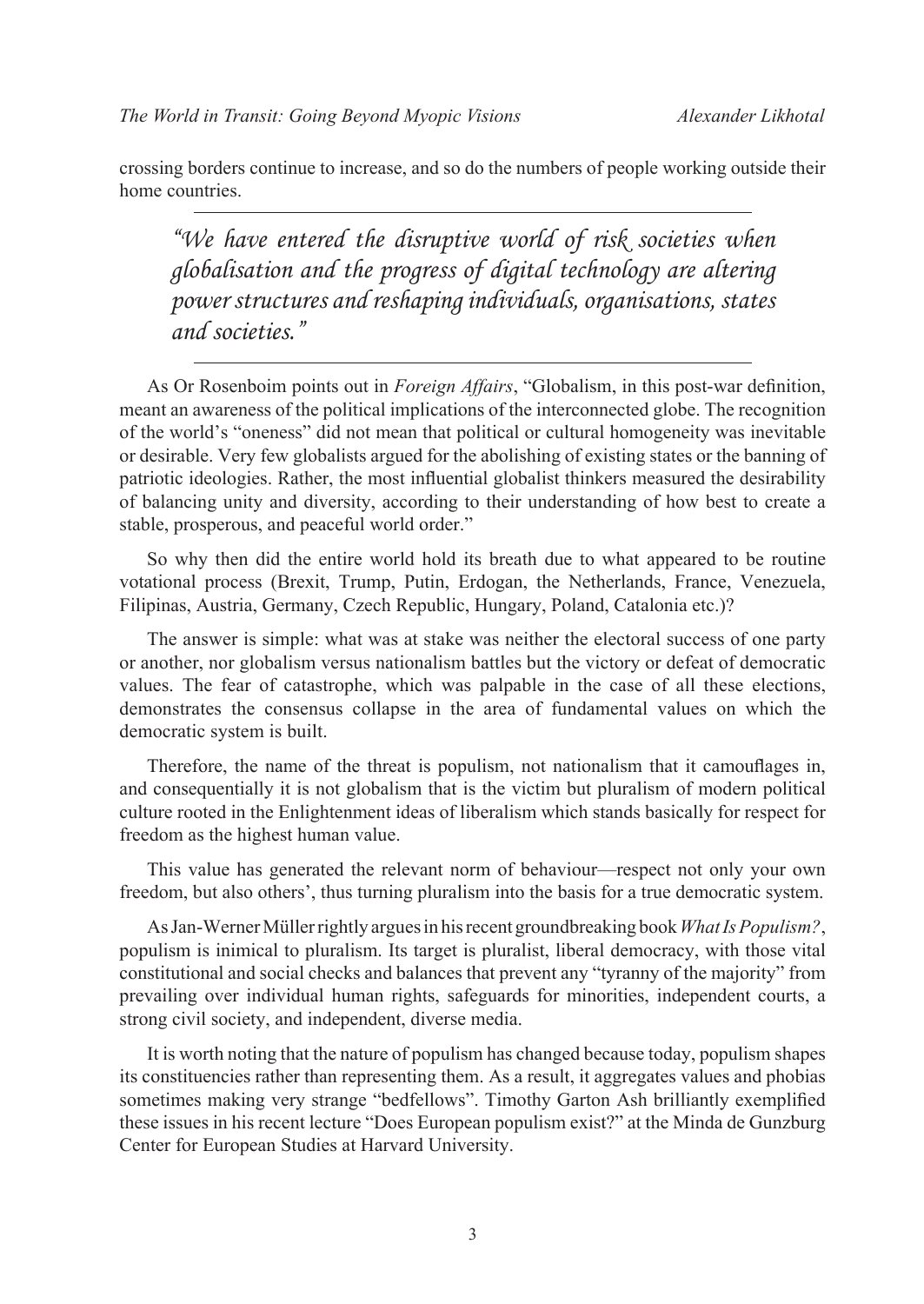In 1997 Fareed Zakaria concluded his prophetic article "The Rise of Illiberal Democracy" that largely predicted the modern political process' fall into the archaism trap by pointing out that "Woodrow Wilson took America into the twentieth century with a challenge to make the world safe for democracy. As we approach the next century, our task is to make democracy safe for the world."

Indeed, we have entered the disruptive world of risk societies when globalisation and the progress of digital technology are altering power structures and reshaping individuals, organisations, states and societies.

*"External competition is a consequence of internal disruption."*

With the acceleration of globalisation, the risks to the international system have grown to the extent that former localised threats are no longer locally containable but are now potentially dangerous to global security and stability.

*"Illiberal democracy is the price the world pays for years of undemocratic liberalism, which was practiced after the end of the Cold War, after which democracy has increasingly mutated into a decorative instrument of neoliberal economic optimisation."*

 At the beginning of the century, threats such as ethnic conflicts, infectious diseases, and terrorism as well as a new generation of global challenges including climate change, energy security, food and water scarcity, international migration flows and new technologies are increasingly taking the centre stage.

A new world is emerging, in which a multitude of actors (not necessarily state ones) are competing with each other through hybrid wars, economic sanctions, virtual deterrence, cyber and information wars.

On the other hand, world politics is increasingly defined by countries' internal problems, and not their direct competition. Or, rather, external competition is a consequence of internal disruption, when growing contradictions become increasingly difficult to untangle, as exemplified by the Russian intervention in Ukraine.

At this turning point, the skidding mechanisms of democracy along with the growing assertiveness of autocratic regimes point to a danger that the international order of the past quarter century—rooted at least nominally in the principles of liberalism and multilateralism will give way to a world in which individual "strongmen" and authoritarian regimes pursue their own narrow interests without meaningful constraints, without regard for global peace, freedom, prosperity and sustainability.

Unfortunately, incompetent foreign policy of the current US administration exacerbates these dangers because it not only provides these regimes' internal legitimisation but also stimulates their consolidation as a distinct "interest group" in international relations.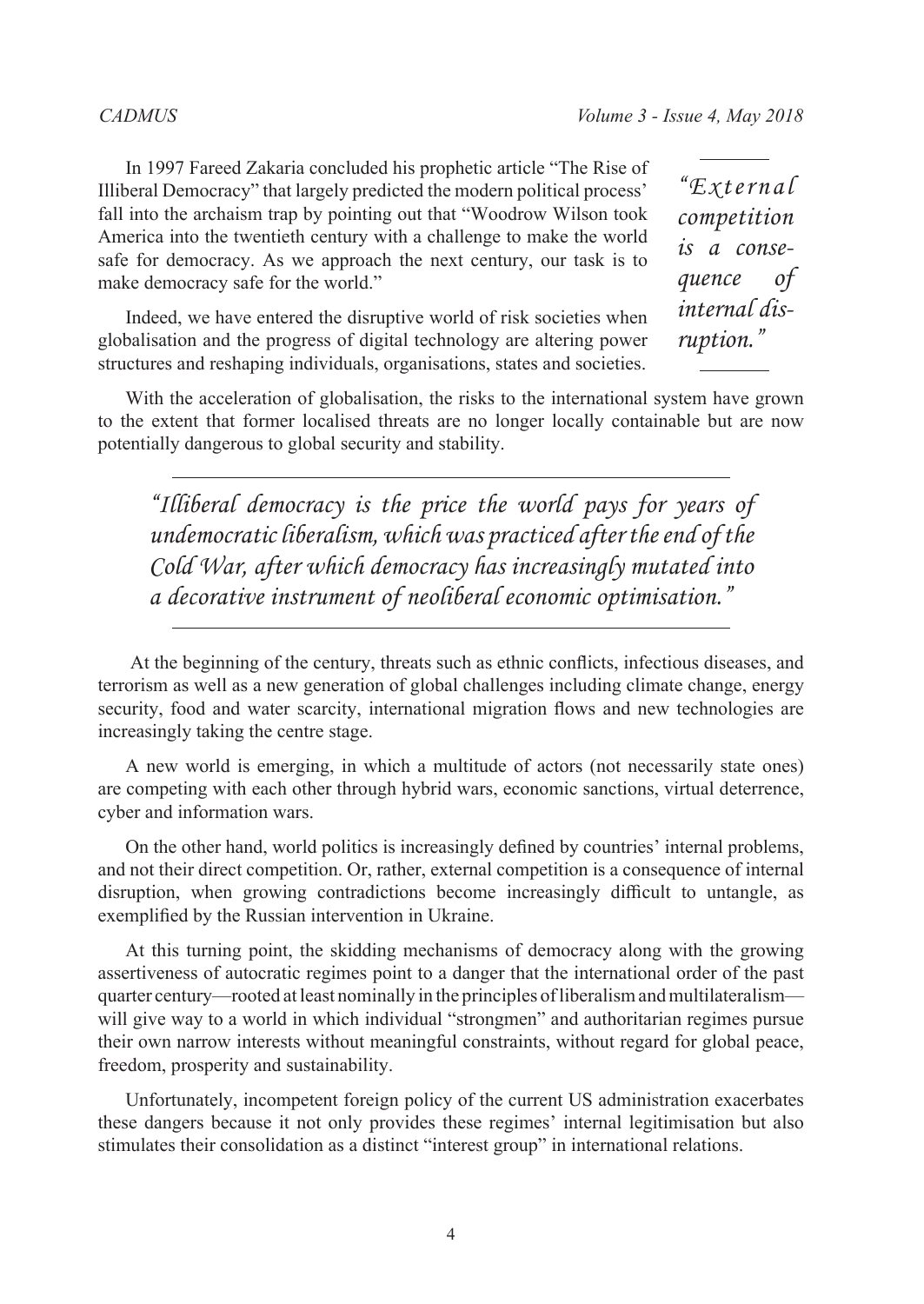In particular, it is worth recalling Zbigniew Brzezinski's important warning to avoid developing political pressure simultaneously on three neighbouring countries—Russia, China and Iran. Such pressure can lead to a new continental union of autocracies, because despite the contradictions and mistrust between these countries, the external threat can unite them. The world will be lucky if conflicts are contained in cyberspace and propagandistic media battles. Therefore, it is disturbing that a new "authoritarian international" is already increasingly succeeding in defining international political discourse.

Illiberal democracy is the price the world pays for years of undemocratic liberalism, which was practiced after the end of the Cold War, after which democracy has increasingly mutated into a decorative instrument of neoliberal economic optimisation.

In fact, neoliberalism has been poisoning liberal values. According to *Freedom House*,  $2016$  marked the  $11<sup>th</sup>$  consecutive year of decline in global freedom which demonstrates that we deal with a dangerous trend rather than an accidental phenomenon.

Furthermore, two of the 15 countries which saw the greatest fall in the level of freedom last year are EU countries: Hungary and Poland. There was reportedly a negative trend in four other member states. In the case of Hungary, and increasingly also in Poland, this is not just a 'blip on the road to democracy', but a systemic action to dismantle the pillars of the rule of law, judicial independence, attempts to curtail freedom of the press and the pluralism of civil society.

'Post-democracy' has become a standard term in contemporary political theory and some intellectuals like Wendy Brown claim that today democracy has become a 'gloss of legitimacy for its inversion' insofar as 'even democracy's most important super icon—"free elections"—has become circuses of marketing and management, from spectacles of fundraising to spectacles of targeted voter "mobilisation"'.

A recent study by the *Pew Research Center* demonstrates that the support for democracy is dwindling across the world. Globally only 23% still believe in democratic values, while 47% are less committed and 13% prefer non-democratic options. Based on the factors considered above, even in the US, the correlation is a staggering 40%-46%-7%.

The popular reasons for this "growing vulnerability of liberal democracy" are: economic strains, rising social inequality, political squabble, the effects of globalization, migration and moral and cultural decadence.

While some of these phenomena are regional or local, the rise of authoritarianism and populism is global, affecting both non-Western and Western countries.

Clearly, many are unhappy with the current state of affairs all over the world. But the neoliberal economic system, and not globalisation, is the culprit. The neoliberal rhetoric was all about prosperity "trickling down" from above. But it never worked that way. Those workers and their children, now languishing in impoverished rust-belt cities, received another blow during the banking crisis of 2008.

A feeling of growing disempowerment has led to political cynicism and a disconnect between the general public and the body of politics. Rates of public participation and